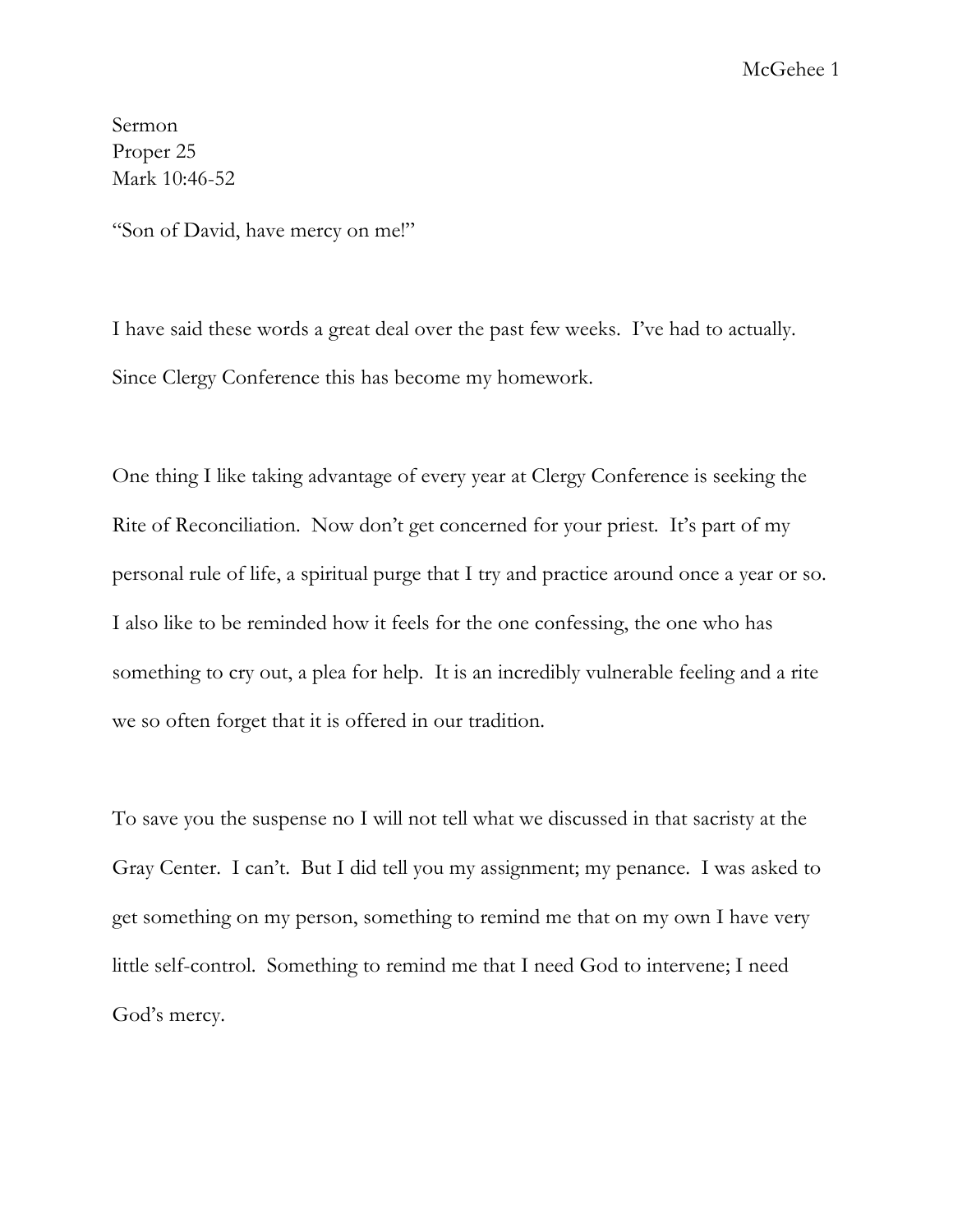When I first came to St. Paul's, our director of children and youth, Claire gave me a small cross. I keep this cross in my pocket and every time I spiritually stuck, whenever a negative or selfish thought rolls through my mind I grab hold of the cross and pray "Son of God, have mercy on me."

It's a simple prayer, known in the Eastern Church as the Jesus prayer. It sums up the entire Gospel in one sentence. "Son of God, have mercy on me." "Son of God" remind us of the Christ being in the world, and "have mercy on us."

And it helps… a lot. The prayer is liberating. It redirects me from being self-centered into being God-centered. It helps free my perspective; to open my eyes and my heart to listen for compassion and hope. It helps me with the type of prayer that is most often the hardest for me, the kind that I don't talk about and what most of us usually save for Lent.

But it certainly can't hurt for any of us to say it a little more. "Son of God have mercy on us."

It is what we hear Bartimaeus say today to Jesus over and over again. This is a beggar, the lowest of the low. Someone who has lost their ability to see yet they know when the Christ walks by. And Bartimaeus sees in a way that nobody else can even in a way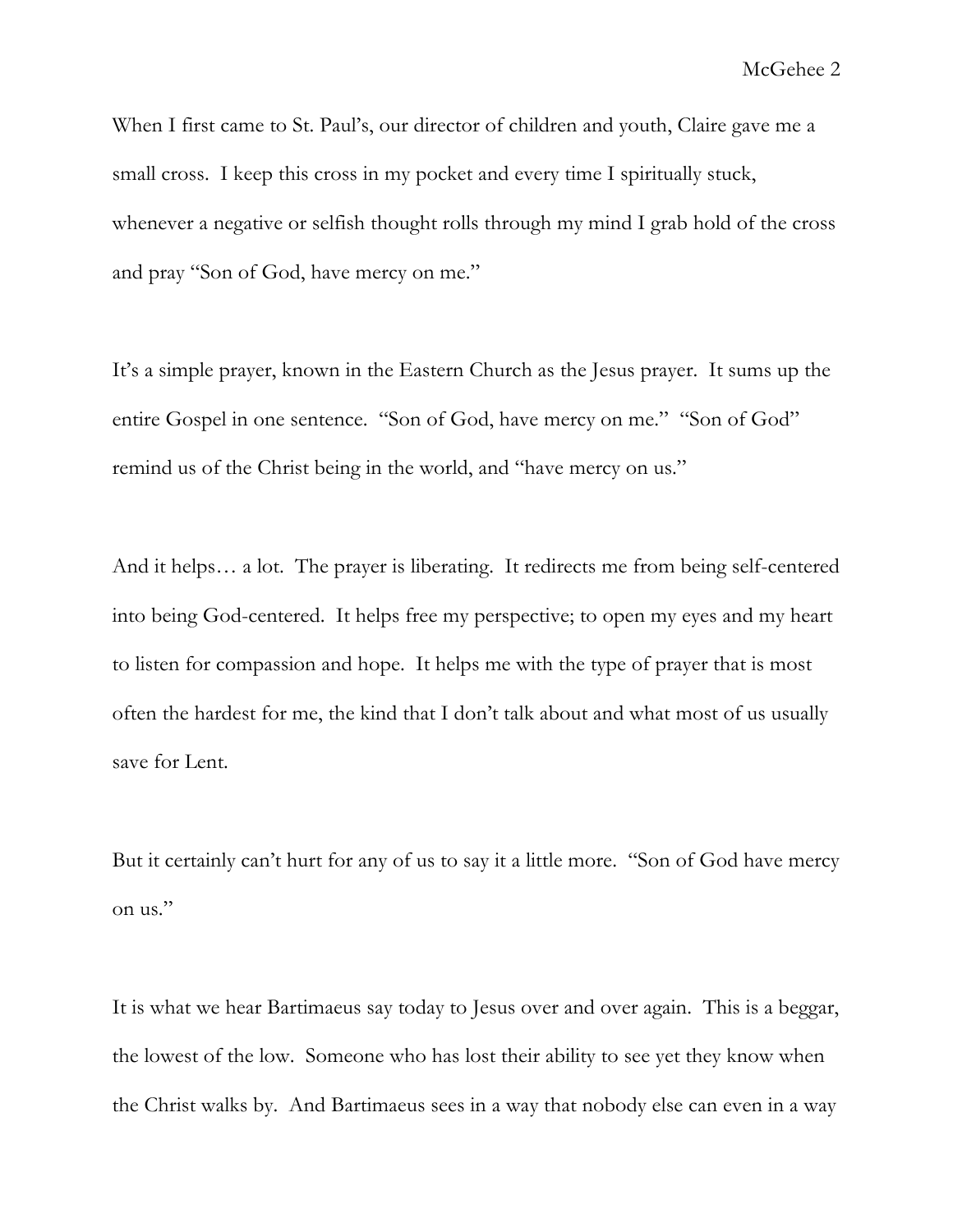that even the disciples cannot. Bartimaeus cries out, enough for mercy to happen. Enough for everyone to see the physical brokenness of the world.

And Bartimaeus knows what to cry out for what to pray for. The past few weeks we have heard of a rich man pray for his own eternal life, the disciples praying to be the greatest, and James and John pray for glory. It is lowly Bartimaeus, who prays for mercy. It is Bartimaeus who shows us what true discipleship looks like.

And through this prayer something happens. The crowds, who once told this person not to bother Jesus of Nazareth are now transformed. They are no longer speaking sternly to him. Instead they say Take heart! Cheer up, get up take courage, take comfort, on your feet, he is calling you. The people now have become vessels of mercy.

Today we too desperately cry out as Bartimaeus did as the incarnate one passed by. We too hope for mercy; to be transformed by witnessing love. We too pray the Jesus prayer whether we know it or not. We want to be god-centered and not centered on ourselves. We want God to show mercy in the world.

At the National Cathedral yesterday was a service in remembrance for Matthew Shepard; an American student at the University of Wyoming who was beaten,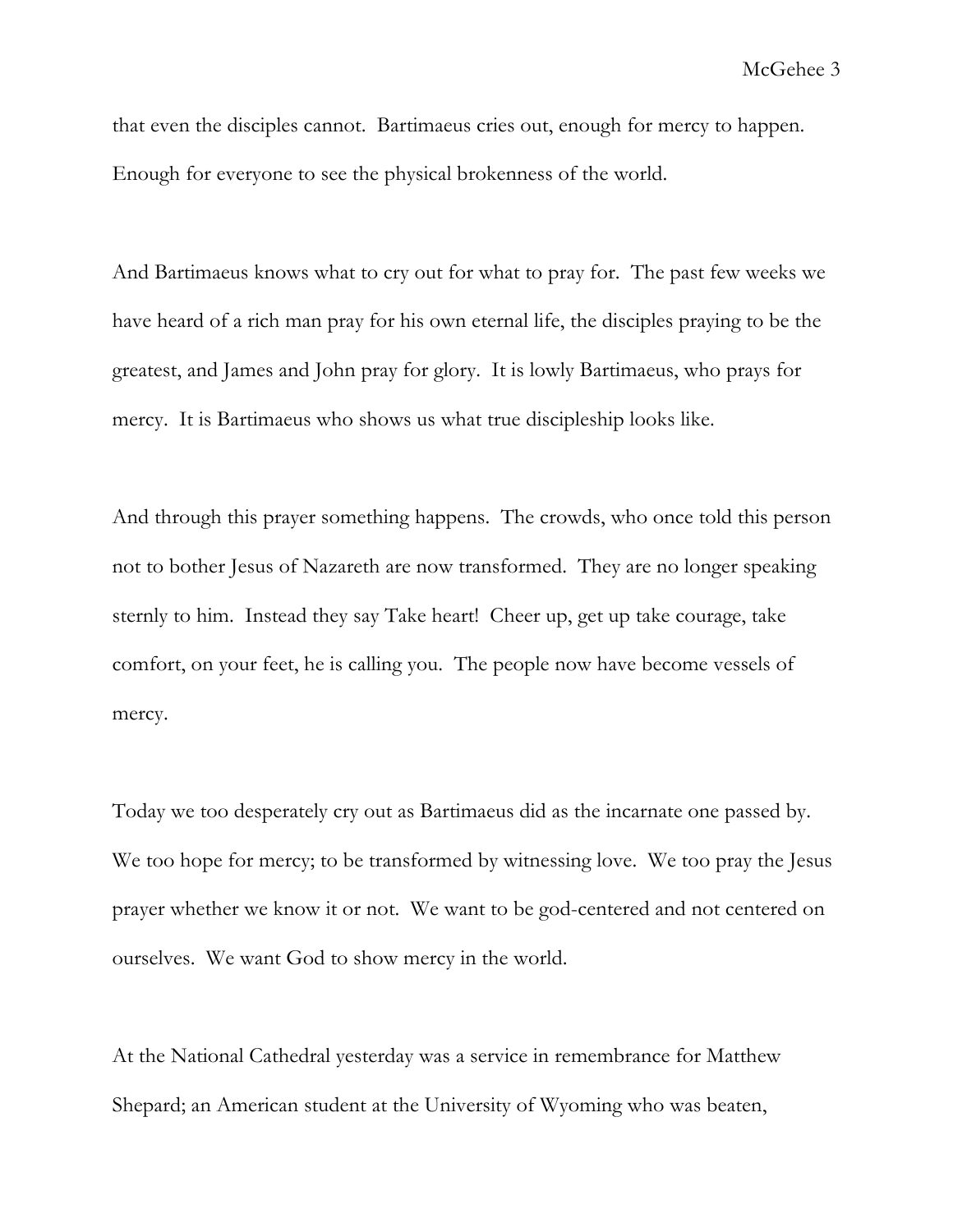tortured, and left to die near Laramie on the night of October 6, 1998 because of who he loved. Those who carried out these acts those years ago could not understand... would not love him as a child of God.

And then there was yesterday. Yesterday reminded us how desperately we need God's mercy. At the Tree of Life Synagogue in Pittsburgh, at least eleven congregates were shot and killed. From Bishop of the Diocese Pittsburgh:

"Someone chose to hate, and chose to kill. And now we are faced with a choice as well— to do nothing, or to reject this hatred in the strongest possible words and actions."

"Son of God, have mercy on us." Have mercy on us from the evil that lives in us. Have mercy on the ways we turn away from the gift of your compassion and see only ourselves. Have mercy on when we live with anti-Semitism, racism and homophobia. Have mercy on the ways we discriminate and care for ourselves and our own kind over the other. Have mercy on us when we choose hate instead of love. "Son of God have mercy on your Church," when we refuse to be Church; to ignore the cries of your children in this world.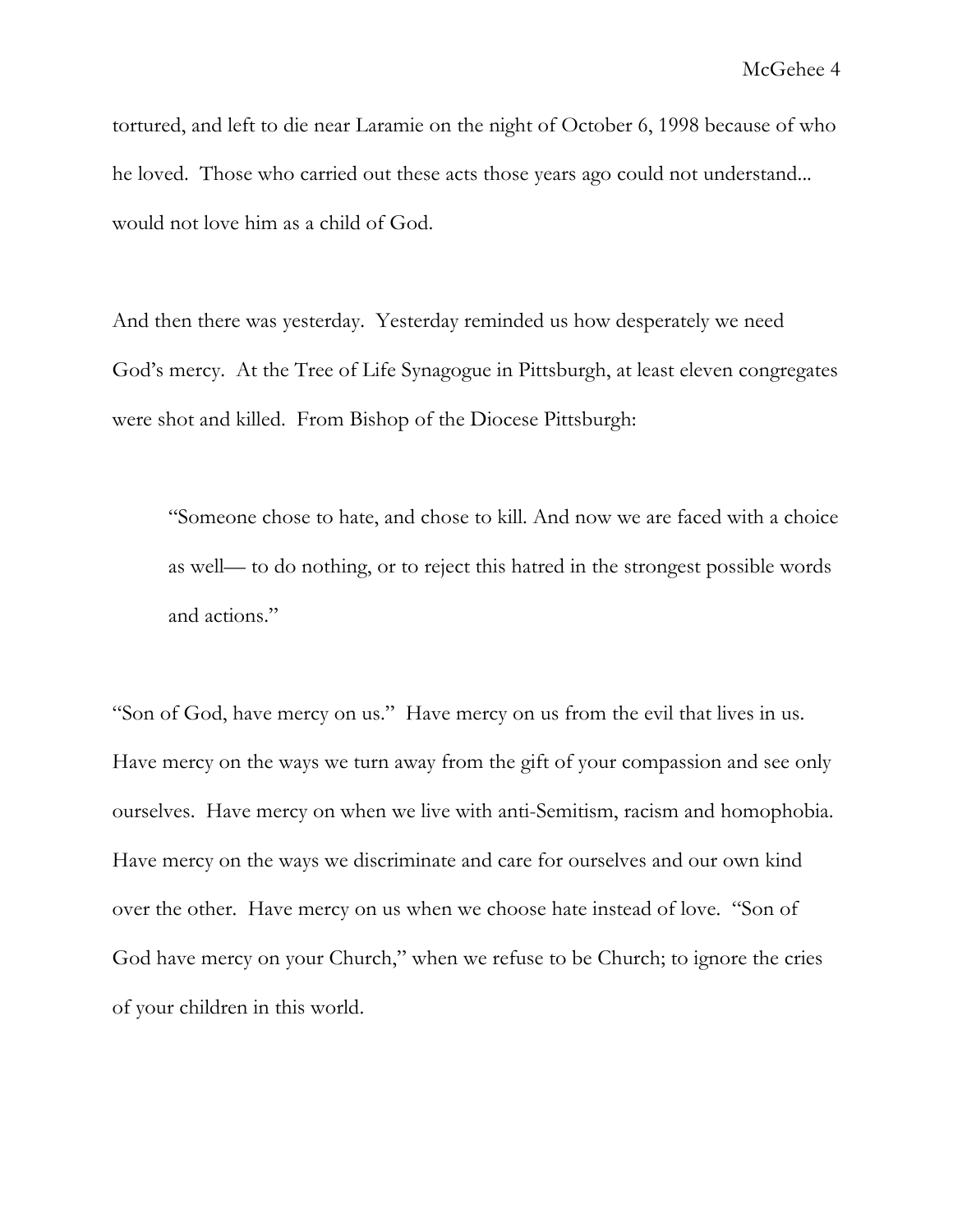Mercy. To show compassion and forgiveness toward someone when it is within one's power to punish or harm. That is the modern definition. Something that is so difficult to carry out. Where in the world do we go from here, when this sort of thing happens again and again? What does mercy look like when something like this happens?

Bartimaeus knew mercy when he saw it. God shows mercy if we can remember it. It happens in the Book of Genesis. After the flood Noah sends birds, one after the other, to find out whether there is any dry land or not, and one of them, a dove - and it is significant that it is a dove - brings back a small twig. It is a twig of an olive tree. The same root of the word for olive comes from the same root that means olive tree and the oil from it. The bird bringing back a twig returns with mercy; it conveys to Noah and to all with him in the ark the news that the wrath of God has ceased, that God is now offering a fresh opportunity for all. God will never do this again.

This is the God we know. This is the type of mercy God shows us. It's not about saving us from wrath. Mercy is about saving us for love; to show compassion and allow God to take care of the rest.